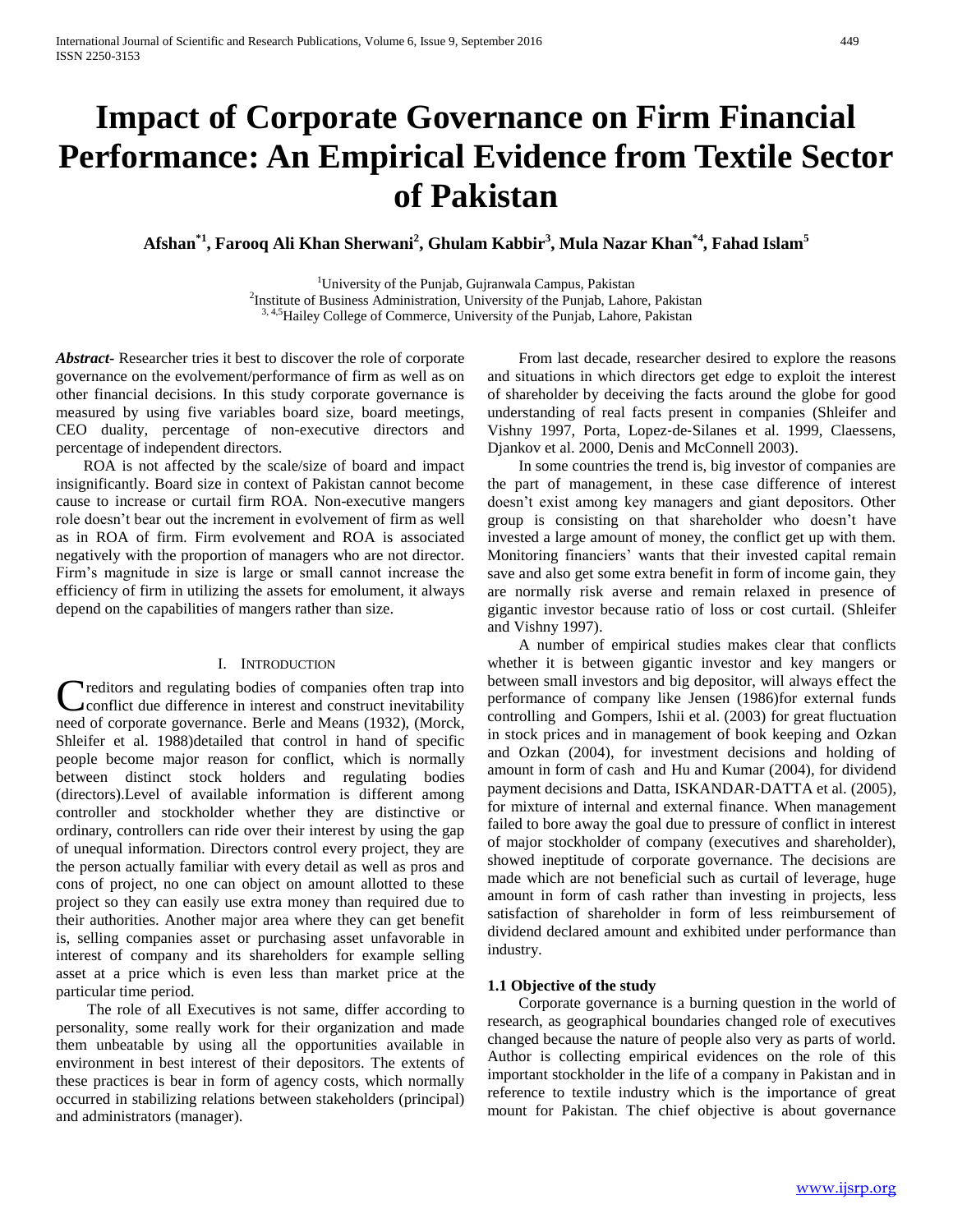practices in company by executive and influence role of these practices on corporate.

# **1.2 Research questions**

- 1. Do corporate governance practices exist in textile sector of Pakistan?
- 2. Do corporate governance practices have impact on firm performance?

# II. LITERATURE REVIEW

# **2.1 Corporate governance**

 Kybernan is Greek word which bring forth the term "Governance" which gave the meanings of direct, regulator, or administer. Largely governance is well-defined by exhibiting relationship between executive committee and the individuals of the company normally called shareholder having a strong stake in firm. A team of well-equipped people with experience, broad vision and interpersonal skills who are consider expert in directing organization, are authorized for making decisions in the best interest of shareholders. Governance contrivances are inevitable in developing and achieving long span goals as well as short term goals of company.

 Narrowly governance concept moves around the relations and interaction of different parties which includes company managers, executives, and stakeholders. Broadly governance is the game of guidelines, procedures and laws, if in favor of company interest then favorable governance otherwise it is called incompetence of management. It is not restricted within the company boundaries but also include services of private segment exist in market which facilitate company in attaining capital, improving efficiency, increased in sale to enhance profit, and abide by all the legal need and society well-fare is also part of it (Yasser 2011).

# **2.2 Board size**

 All the shareholder of company by using their voting right elect the persons which all they consider are the persons who can drive company through their practices toward achievement of vision and shareholder interest. A Board of a company also involved into the gratuities, selections, salary and replacement in activities of managers.

 With the passage of time directors duties also changed and these duties also changed from company to company. (Caselli and Gatti 2007), to give a clear understanding of a person known as team of director said two point must be kept in mind, include that directors are actors which means their role will changed as situation changed and other one is context which exhibit the situation or environment . In this definition the word actors is not only used for directors in wide extent every person who have stake in organization is the actor according to author. The presence of all stakeholder stimulate directors to build value for them, they feel proud by sharing information of achievement with them. Context is the environment in which directors perform their decisions.

 Board size means member which act as director. Normally formation of board is done as par the rules stated in ordinance, the normal practices are to include seven members in board (Andreou, Louca et al. 2014).

 Different publications includes (Yermack 1996) and (Eisenberg, Sundgren et al. 1998), empirically showed that the companies that curtail the number of directors are more successful than those companies who has an army of director but (Dalton, Daily et al. 1999), reported contrary results than previous studies came on the scene (Wintoki, Linck et al. 2012). So, the diverse literature doesn't clear that what mixture should be adopted, so it means the number of directors in your board depends on situation and interpersonal capabilities and efficiency of directors.

 However more people are agree on the point that curtail in number of directors is more beneficial in decisions making and few directors really feel responsibility for decisions rather than transferring them on other shoulders. (Yermack 1996). However, various studies of the maritime corporations for instance, (RandØy, Down et al. 2003, Koufopoulos, Lagoudis et al. 2010, Syriopoulos and Tsatsaronis 2011, Tsionas, Merikas et al. 2012)reported different facts about number of member as firm changed.

# **2.3 Board composition**

 The member of board are the person who have to in the best interest of shareholder. The purpose to make the team of efficient persons as being directors to control all the strategic level decisions in the company. They insure the interest of common shareholder from those manager who can manipulate the facts and can mislead the financial publications in the favor of their own veiled motives.(Jensen and Meckling 1976).

## **2.4 Non-executive boards**

 It is measured as the percentage of non-executive directors in the board.

 (Harris and Raviv 2008), managers who are not on the positions of directors but directors made decisions on the information provided by them, play a key role in reducing conflicts between top management and shareholder. Those nonexecutive managers are abundant with elementary and vital information, incentives, and all the expertise need to control the situations, discipline, that's why there importance can't be curtailed. While, some studies also reported different facts about the importance of non-executive managers that they can't see the full picture as top director can see due to availability of full information from all the managers' expert in different areas. While it is the fact that if they made the part of board as assistance than they can take decisions without showing dependency on CEO.(Jensen 1993, Agrawal and Knoeber 1996). Under the umbrellas of facts Some researcher declared that nonexecutive mangers are the best persons for critical decision due to practical involvement in business (Fama and Jensen 1983), and self-governing and not any pressure by CEO(Weisbach 1988). By (Tricker 1984), presence of mangers who are not executives in board can make the decisions more better. Theory presented on the dependency of resources also claim that role of mangers who are not executives , can be highly constructive for organization due to their services, prestige and acquaintances as well in reference to external setting .

# **2.5 Independent directors**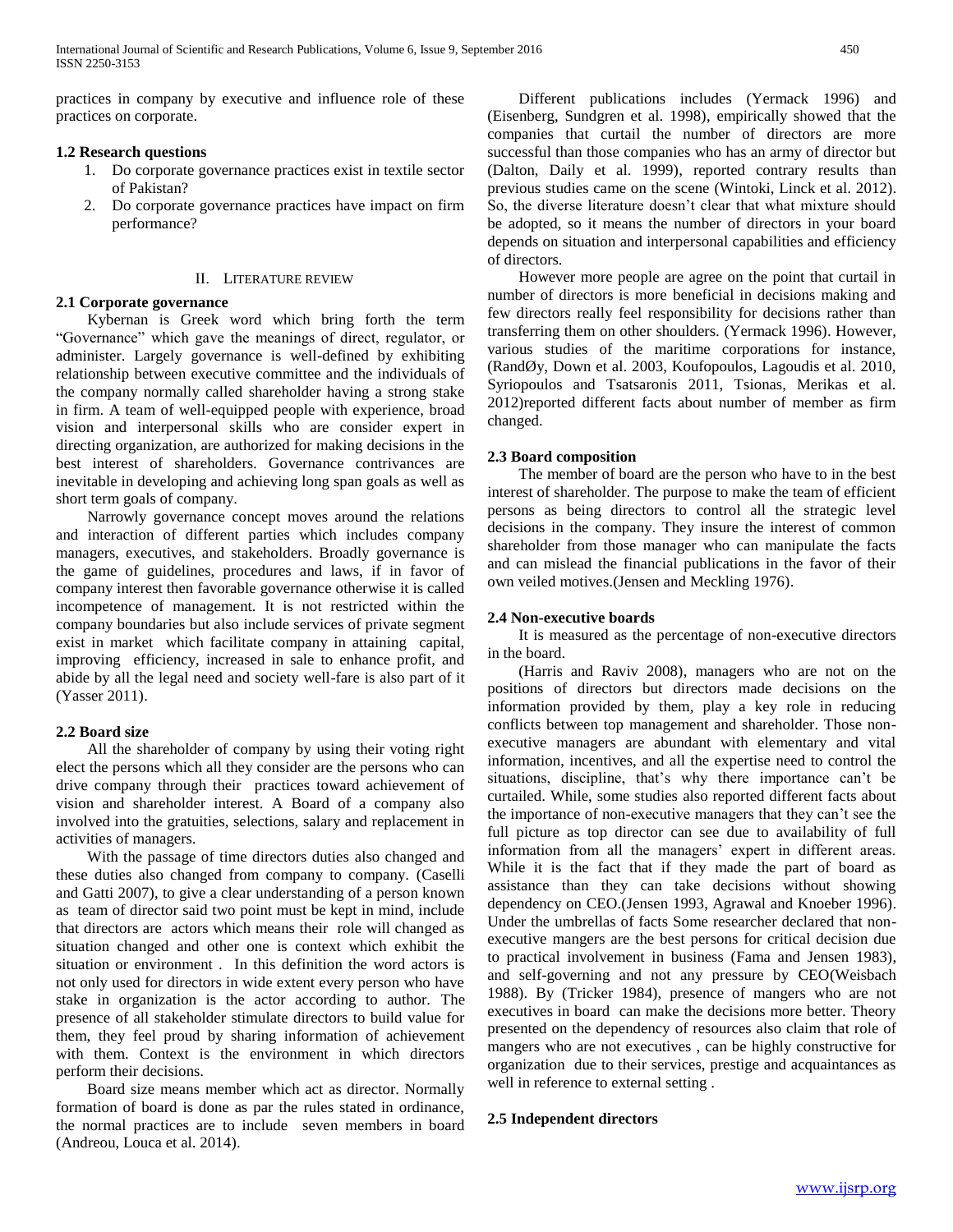Security and exchange commission Pakistan has laid down the rules for the number of independent directors that there must be one independent director in the board or one third of total members in the board.

 experiential research conducted by(Rosenstein and Wyatt 1990),conveyed that positive relationship among independent directors in board with the performance of organization and this relationship is not mere positive but also significant. This is not mere proved from this publication but Chinese researcher(Yuetang, Ziye et al. 2006) also bear out it. Researchers (Baysinger and Butler 1985, Brickley, Coles et al. 1994, Yermack 2004), operations becomes more suffocated and better as number of independent directors increased in top executive panel.

#### **2.6 Board meetings**

 Board meetings means how many time all the members of your organization's board sit together to take strategic level decisions. Corporate Governance code of Pakistan (2002) specified that meetings should be organized after specified and equal time period by issuing a formal notice to all the members in which purpose of meeting should be disclosed so all the member prepared for meeting. However, it was also made compulsory that with each quarter, one meeting should be held. The meeting plan for though out the year should be revealed at the start of the year so all members become familiar with future conduct, along with the timing of all the meetings and importance of attendance for each director (Yasser 2011).

## **2.7 CEO Duality**

 CEO is highest rank in the hierarchy of management level. CEO duality means this highest rank can be further divided as in some organization this post is for one person who will be CEO while some organizations add chairman post also in their hierarchy. (LATIF, SHAHID et al. 2013). Level of conflicts will be increased when these two most powerful position will be in the possession of one person. (Javid and Iqbal 2010).

 (Yermack 1996), different persons on these two position surge the performance of business procedure. (Core, Holthausen et al. 1999), company costs will not be curtailed while significantly increase when top post will be hand over to different persons. (Brown and Caylor 2004), also declared that companies remain comfortable due to less conflict and politics when division in top post doesn't exist.

#### **2.8 Return on assets**

 When organization total income earned in a fiscal year is divided with the total assets owned by the firm in that particular period, result are called ROA(LATIF, SHAHID et al. 2013). It is the result of equation which is made by dividing net income with total assets hold for that time period.(Khan, Nemati et al. 2011). Mangers are independent in using the assets of the firm in the best interest of organization ,so this ratio is use not only to see the position of a particular company, that how much they are getting benefits from their assets in generation of income but the skills of a manger can be estimated by using it. (Epps and Cereola 2008). With the passage of time ROA has become widely used technique for appraisal of performance and pronounced the efficiency of asset (Aras 2015).

 (da Silva and Leal 2005), in Brazil the standard for scrutiny of the performance of management is ROA, tiniest level is four percent who reported performance with the help of this ratio. Companies with efficient leaders and directors give higher return on assets. Impact of corporate governance on the value of asset and share is positive and association is significant, Brazilian firms bear out this fact.

## III. RESEARCH METHODOLOGY

## **3.1 Population and sample selection**

 Companies operating in textile sector is the Population of this study, and includes only those companies listed stock exchange of Pakistan. Textile companies dealing in different operation like spinning or in whole processes needed in textile as some gigantic companies are independent in all operations, are 156 whose share are traded in stock exchange of Pakistan.60 companies out of 156 was selected to infer the result about population, for selection of 60 companies technique used was random sampling. In selection of companies the things which was also considered was accessibility of data vital for analysis, and substitutes for additional information. Data collected for five years period ranging from 2010 to 2014. 2002 was the year in which code for corporate governance was supplied and in 2012 SECP revised it for further improvements. In past Textile sector played a crucial role in strengthen of our economy, now again government reform are boosting this sector. The most important objective to pick out only this sector is to see how with help of changes in management this sector can dominate the economy of Pakistan in near future.

#### **3.2 Sources of data collection**

 Examiner has collected required amount of data from authentic source like annual published material in form of report of selected firm and booklets offered by state bank of Islamic republic Pakistan. Statistics related to corporate governance includes board size, CEO duality, board meetings, executive ownership, percentage of executive directors, percentage of nonexecutive directors and percentage of independent directors collected for the time period of five years from 2010-2014. BSA is database system in which SBP (state bank of Pakistan) in which indicator of information performance are stored and information about major financial decisions such as dividend declaration and payment. Therefore, for the sake of analysis in this study author used random sampling technique and sample includes 300 firm years.

#### **3.3 Hypothesis development**

H1: There is negative relationshipamong board size and firm performance.

H2: There is negative association between CEO duality and firm performance.

: Board meetings have positive impact on firm performance

H4: There is positive association between board composition and firm performance.

: There is negative association between board size and dividend policy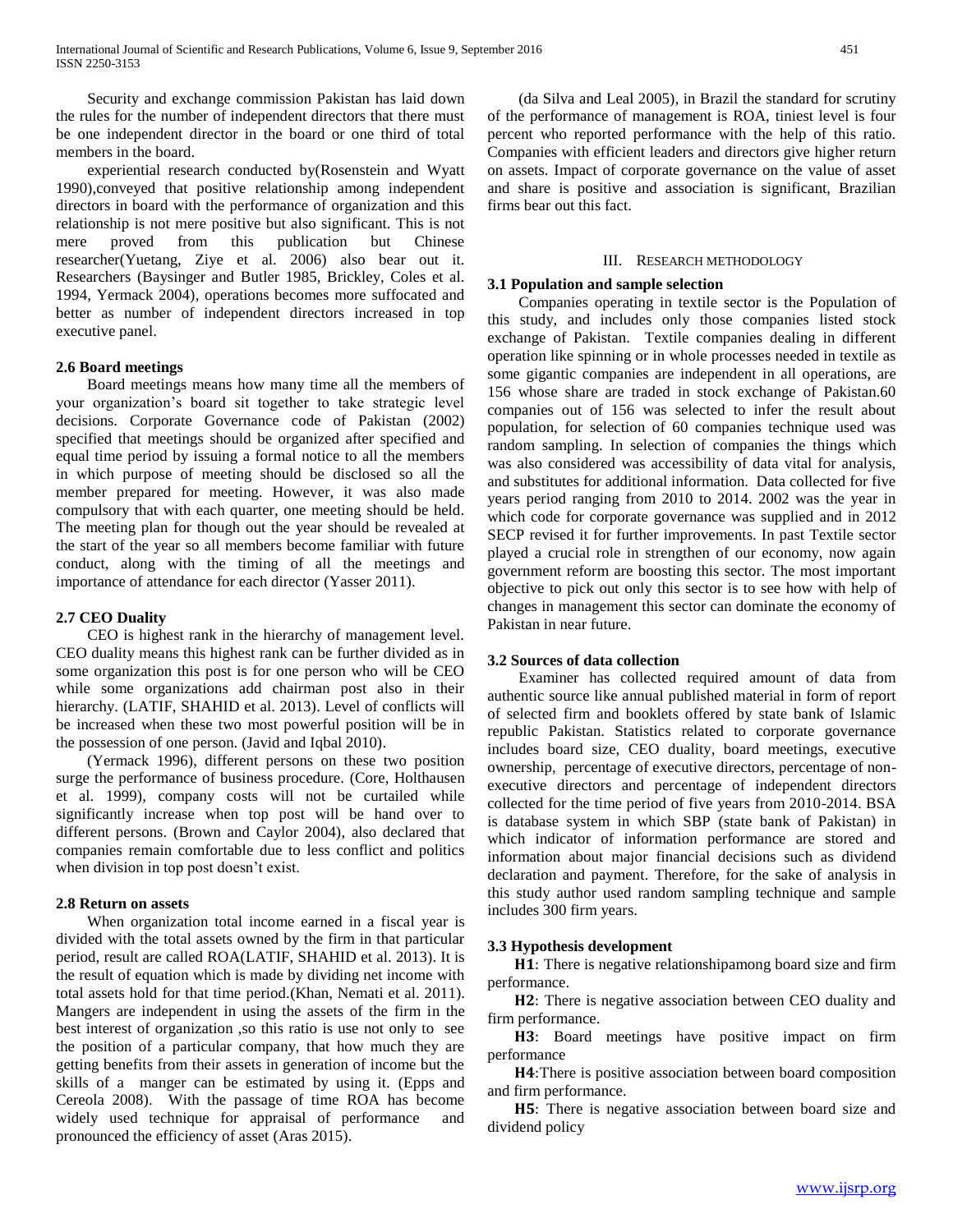|  |                                              |  |  |  | <b>H6:</b> There is negative association between board composition and dividend policy |  |  |
|--|----------------------------------------------|--|--|--|----------------------------------------------------------------------------------------|--|--|
|  | Table: 1 Definition of variables and proxies |  |  |  |                                                                                        |  |  |

| <b>Variables</b>         | <b>Proxies</b>                                          |
|--------------------------|---------------------------------------------------------|
| <b>ROA</b>               | Return on assets ratio                                  |
| <b>B SIZE</b>            | total no. of directors in the board                     |
| Non-executive director's | percentage of non-executive directors in the board      |
| Independent director's   | percentage of independent directors in the board        |
| <b>B MEETINGS</b>        | total no. of meetings held by the board during year     |
| <b>CEO DUALITY</b>       | if the chairman/CEO is the same person=1, otherwise $0$ |
| <b>SIZE</b>              | natural log of total assets                             |
| AGE                      | age of company                                          |

#### IV. RESULTS AND FINDINGS

**Table: 2 Regression analysis (Dependent Variable: ROA)**

| Variables          | <b>Coefficients</b> | P >  t |  |
|--------------------|---------------------|--------|--|
| <b>B SIZE</b>      | $-.0233398$         | 0.278  |  |
| <b>CEO DUALITY</b> | $-.057338***$       | 0.000  |  |
| <b>B MEETINGS</b>  | .0011099            | 0.488  |  |
| <b>NON EX DR</b>   | .0002909            | 0.278  |  |
| <b>IND DR</b>      | $-.000631*$         | 0.097  |  |
| <b>SIZE</b>        | $-.0037747$         | 0.939  |  |
| AGE                | $-.0000713$         | 0.841  |  |

 $Prob>E = 0.0000$ 

R-squared  $= 0.7065$ 

Note: level of significance  $1\%$ \*\*\*

Level of significance 5%\*\*

Level of significance 10%\*

 Return on assets (ROA) is regressed on rest of the explanatory variables. Regression results show that F value of the model .0000 is less than .05 which means that fit is good for the data. Value of R-square is .7056 this means 70.56%variation in dependent variable return on assets is explained by the explanatory variables of the model.

 The domino effectillustrate that ROA is not affected by the scale of board and impact insignificantly. Board size in context of Pakistan cannot become cause to increase or curtail firm ROA. So author concluded that Board size is inappropriate to use for measurement of firm performance. (Harvey Pamburai, Chamisa et al. 2015) also bore out the domino effects of this study that corporate governance in term of size or dependence on mangers doesn't leave impact on performance in form of profit as other factors add, so relation is insignificant.

 Study discovered that further division in highest rank referred to CEO duality, negatively hit the ROA.Firmsemployed same person on the both highest post of CEO as well as chairman surge the performance at satisfactory level. Some negative points are also associated with CEO duality as cost increase when remunerations are paid to different persons, clashes among mangers also increase and affect the firm performance in negative way. (LATIF et al., 2013) also bear out the result of this study. Ujunwa (2012), has testified that a relation which is

negative exist between CEO duality and evolvement of firm. Abdul rehman&Haniffa (2005), also bear out this relationship by back upping it with their research work.

 Evolvement of firm and ROA receives insignificant affect from the variable Board meetings.How many times Board conduct meetings have no connection or impact on firm profit or performance. In case of Pakistan meetings are not for sake of discussion or brainstorming while these are just to share basic information or fulfill requirement of SECP, that's why in setting of Pakistan it doesn't have association with ROA.(Harvey Pamburai, Chamisa et al. 2015) also bear out this fact.

 ROA receive insignificant affect from the variable included in study that is role of non-executive mangers in board. Role or presence of non-executive mangers in board in context of Pakistani culture cannot become cause to increase or curtail your ROA. . In case of Pakistan role of non-executive mangers in board are not for sake of discussion or brainstorming while they are included only to fulfill the requirement of SECP and they are not independent person while employed by nepotism, the goals which SECP wants to achieve by creating an environment in which directors feel their decision can be challenged, not achieved.

 In Pakistan, one of the major and important sector playing role in progress is textile, in which non-executive mangersrole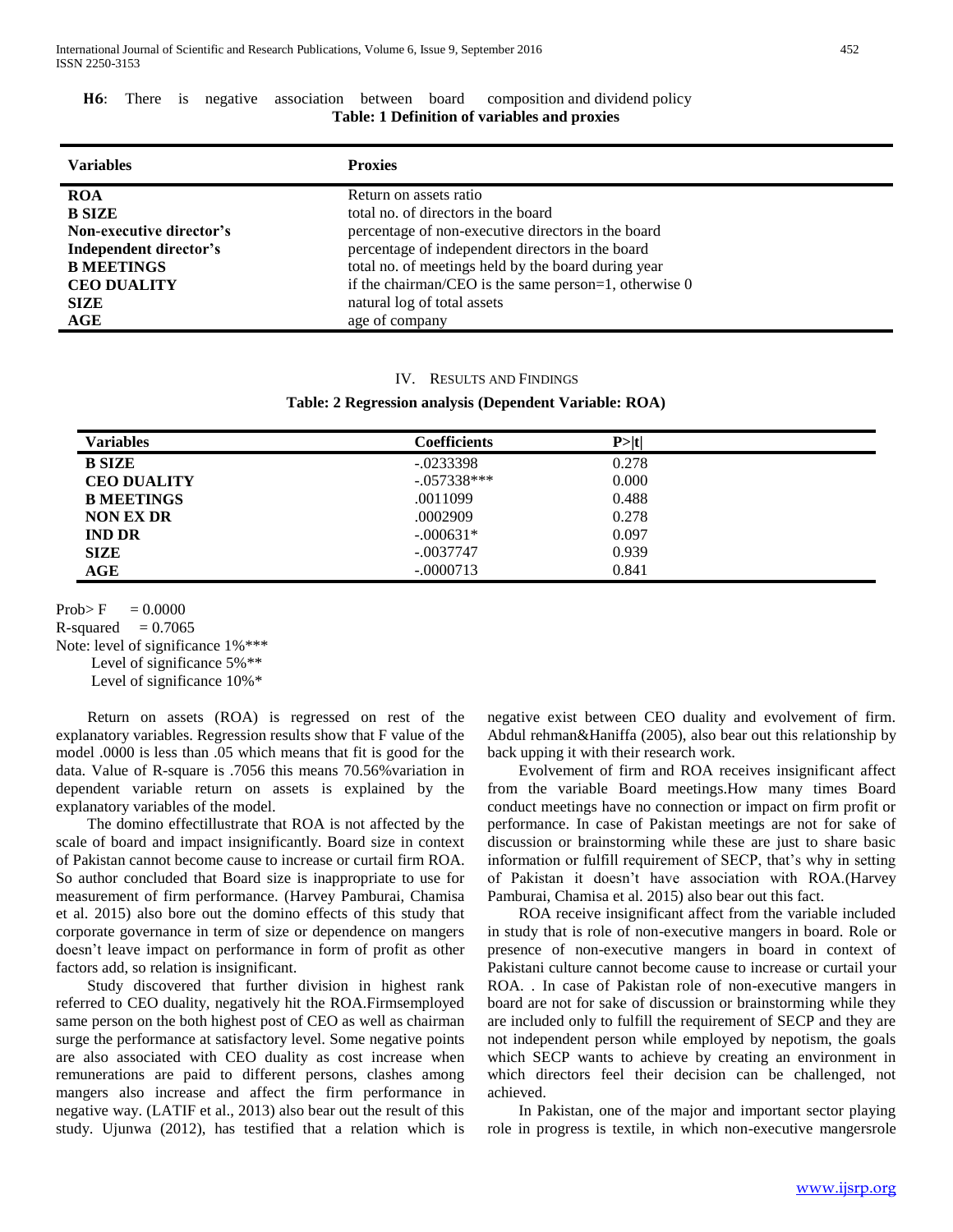doesn't bear out the increment in evolvement of firm as well as in ROA of firm.(Mehran 1995), (Hermalin and Weisbach 1991), (Zahra and Stanton 1988) declared , ROA neither increase or curtail in the presence of mangers who are not executives.Hypothesis H4 is rejected.

 Firm evolvement and ROA is associated negatively with the proportion of managers who are not director. Independent directors are largely employed through nepotism which naturally decrease their stake in the company, and remained unable to perform the role for which they are inducted in board. Evolvement and performance curtail due to increase in supplementary cost as number of mangers who are not director's increase. The similar resultsevidence also found in publications of Bhagat&Black (1999), (2001), Hermalin&weisbach (1991), Klein (1998) cantor, dana, & peck (1983),that firm evolvement is associated negatively with the proportion of managers who are not director. Whether firm's magnitude in size is large or small cannot increase the efficiency of firm in utilizing the assets for emolument, it always depend on the capabilities of mangers rather than size.

#### V. CONCLUSION

 Researcher tries it best to discover the role of corporate governance on the evolvement/performance of firm as well as on other financial decisions. Course of action for payment of dividend is one of the crucial decision in the life of corporate. This decision is taken by considering all opportunity cost which are normally future investment and satisfaction of existing and potential shareholder is also considered. Dividend payout ratio is the direct measure of dividend policy used in this study.

 In this study corporate governance is measured by using five variables board size, board meetings, CEO duality, percentage of non-executive directors and percentage of independent directors.

 ROA is not affected by the scale/size of board and impact insignificantly. Board size in context of Pakistan cannot become cause to increase or curtail firm ROA. Further division in highest rank referred to CEO duality, negatively hit the ROA. Firms employed same person on the both highest post of CEO as well as chairman serge the performance at satisfactory level. How many times Board conduct meetings have no connection or impact on firm profit or performance. Non-executive mangers role doesn't bear out the increment in evolvement of firm as well as in ROA of firm. Firm evolvement and ROA is associated negatively with the proportion of managers who are not director. And at the last whether firm's magnitude in size is large or small cannot increase the efficiency of firm in utilizing the assets for emolument, it always depend on the capabilities of mangers rather than size.

#### **REFERENCES**

- [1] Agrawal, A. and C. R. Knoeber (1996). "Firm performance and mechanisms to control agency problems between managers and shareholders." Journal of financial and quantitative analysis **31**(03): 377-397.
- [2] Andreou, P. C., et al. (2014). "Corporate governance, financial management decisions and firm performance: Evidence from the maritime industry." Transportation Research Part E: Logistics and Transportation Review **63**: 59-78.
- [3] Aras, G. (2015). "The Effect of Corporate Governance Practices on Financial Structure in Emerging Markets: Evidence from BRICK Countries and Lessons for Turkey." Emerging Markets Finance and Trade **51**(sup2): S5-S24.
- [4] Baysinger, B. D. and H. N. Butler (1985). "Corporate governance and the board of directors: Performance effects of changes in board composition." Journal of Law, Economics, & Organization: 101-124.
- [5] Berle, A. and G. Means (1932). The Modern Corporation and Private Property, New York, World, Inc.
- [6] Brickley, J. A., et al. (1994). "Outside directors and the adoption of poison pills." Journal of financial economics **35**(3): 371-390.
- [7] Brown, L. D. and M. L. Caylor (2004). "Corporate governance and firm performance." Available at SSRN 586423.
- [8] Caselli, S. and S. Gatti (2007). "Can agency theory recommendations affect family firms' performance? An evidence from the Italian market." Journal of Corporate Ownership & Control **4**(3): 21-40.
- [9] Claessens, S., et al. (2000). "The separation of ownership and control in East Asian corporations." Journal of financial economics **58**(1): 81-112.
- [10] Core, J. E., et al. (1999). "Corporate governance, chief executive officer compensation, and firm performance." Journal of financial economics **51**(3): 371-406.
- [11] da Silva, A. L. C. and R. P. C. Leal (2005). "Corporate governance index, firm valuation and performance in Brazil." Brazilian Review of Finance **3**(1): 1-18.
- [12] Dalton, D. R., et al. (1999). "Number of directors and financial performance: A meta-analysis." Academy of Management journal **42**(6): 674-686.
- [13] Datta, S., et al. (2005). "Managerial stock ownership and the maturity structure of corporate debt." The Journal of Finance **60**(5): 2333-2350.
- [14] Denis, D. K. and J. J. McConnell (2003). "International corporate governance." Journal of financial and quantitative analysis **38**(01): 1-36.
- [15] Eisenberg, T., et al. (1998). "Larger board size and decreasing firm value in small firms." Journal of financial economics **48**(1): 35-54.
- [16] Epps, R. W. and S. J. Cereola (2008). "Do institutional shareholder services (ISS) corporate governance ratings reflect a company's operating performance?" Critical Perspectives on Accounting **19**(8): 1135-1148.
- [17] Fama, E. F. and M. C. Jensen (1983). "Separation of ownership and control." Journal of law and economics: 301-325.
- [18] Gompers, P. A., et al. (2003). Corporate governance and equity prices, National bureau of economic research.
- [19] Harris, M. and A. Raviv (2008). "A theory of board control and size." Review of Financial Studies **21**(4): 1797-1832.
- [20] Harvey Pamburai, H., et al. (2015). "An analysis of corporate governance and company performance: a South African perspective." South African Journal of Accounting Research **29**(2): 115-131.
- [21] Hermalin, B. E. and M. S. Weisbach (1991). "The effects of board composition and direct incentives on firm performance." Financial management: 101-112.
- [22] Hu, A. and P. Kumar (2004). "Managerial entrenchment and payout policy." Journal of Financial and Quantitative Analysis **39**(04): 759-790.
- [23] Javid, A. Y. and R. Iqbal (2010). "Corporate governance in Pakistan: Corporate valuation, ownership and financing." Working Papers & Research Reports **2010**.
- [24] Jensen, M. C. (1986). "Agency cost of free cash flow, corporate finance, and takeovers." Corporate Finance, and Takeovers. American Economic Review **76**(2).
- [25] Jensen, M. C. (1993). "The modern industrial revolution, exit, and the failure of internal control systems." the Journal of Finance **48**(3): 831-880.
- [26] Jensen, M. C. and W. H. Meckling (1976). "Theory of the firm: Managerial behavior, agency costs and ownership structure." Journal of financial economics **3**(4): 305-360.
- [27] Khan, K., et al. (2011). "Impact of Corporate Governance on Firm Performance: Evidence from the Tobacco Industry of Pakistan." International Research Journal of Finance and Economics **61**: 7-14.
- [28] Koufopoulos, D. N., et al. (2010). "Corporate governance and board practices by Greek shipping management companies." Corporate Governance: The international journal of business in society **10**(3): 261- 278.